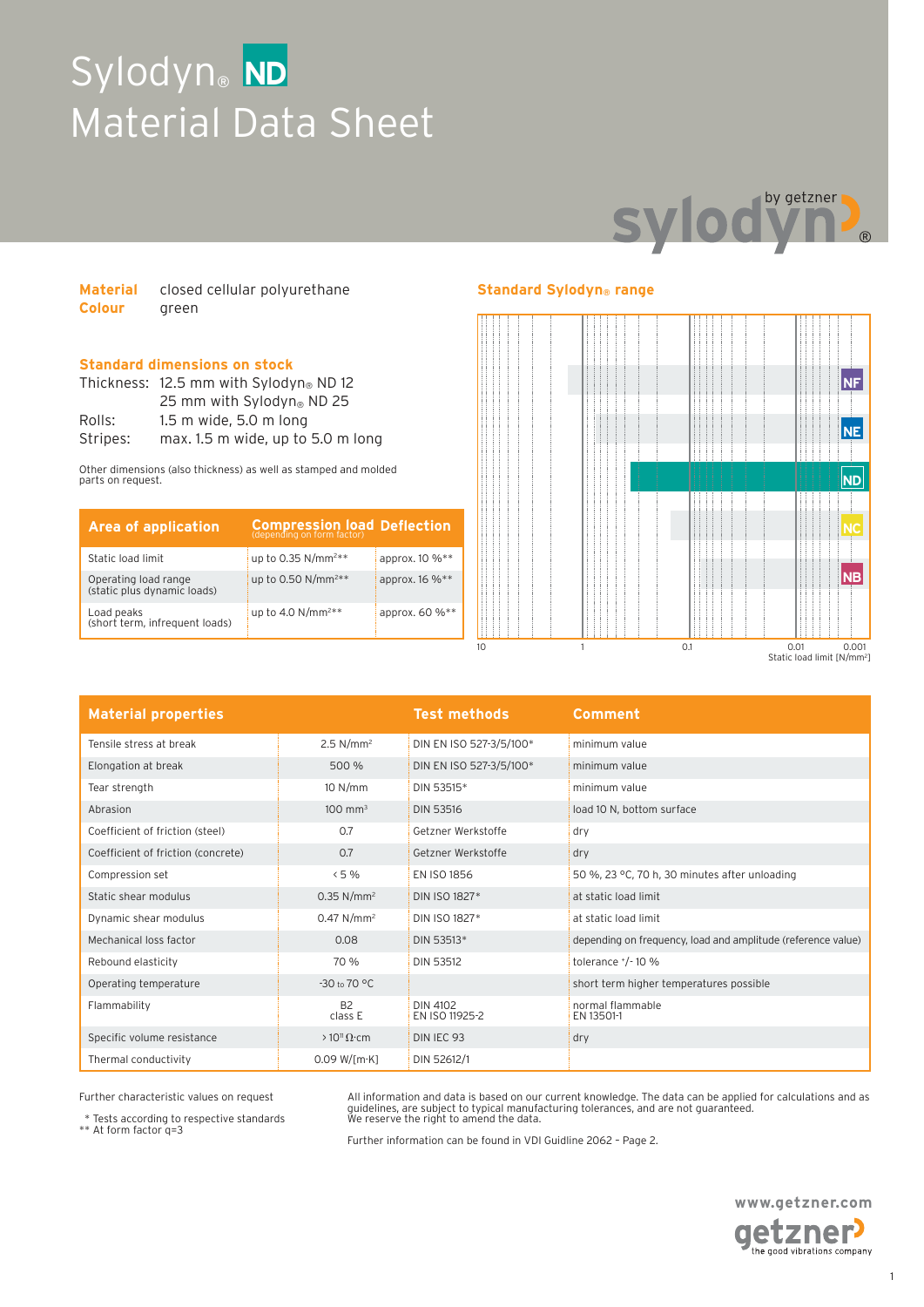



### Load deflection curve





Quasi-static load deflection curve measured at a velocity of deformation<br>of 1 % of the thickness per second; testing between flat steel-plates;<br>recording of the 3rª loading; testing at room temperature

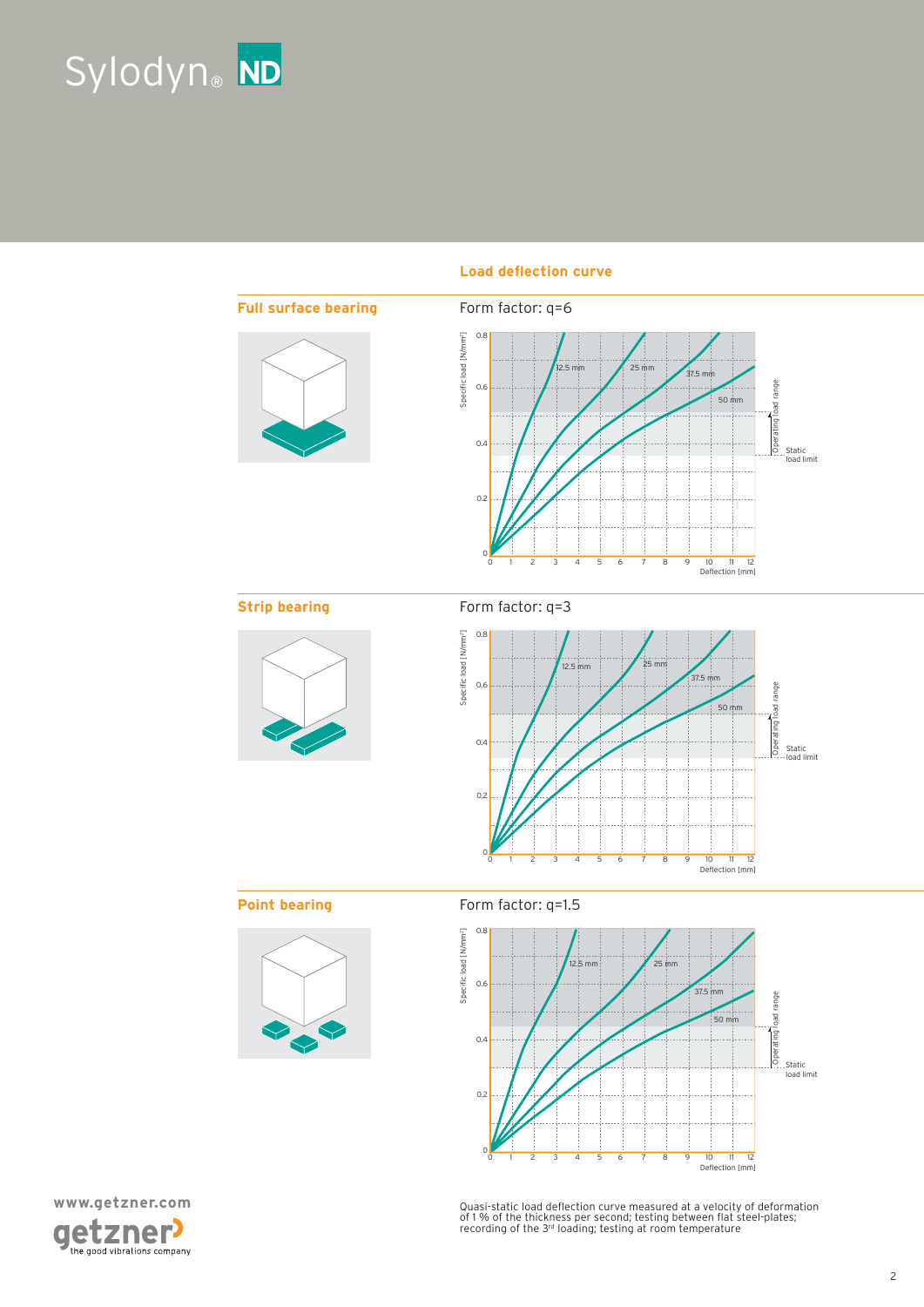### **Modulus of elasticity Natural frequency**



Form factor: q=3



Form factor: q=1.5



Static modulus of elasticity as a tangent modulus taken from the load<br>deflection curve; dynamic modulus of elasticity due to sinusoidal excitation<br>with a velocity level of 100 dBv re. 5·10<sup>.8</sup> m/s; test according to DIN 53







Form factor: q=1.5



Natural frequency of a single-degree-of-freedom system (SDOF system)<br>consisting of a fixed mass and an elastic bearing consisting of Sylodyn®<br>based on a stiff subgrade; parameter: thickness of elastomeric bearing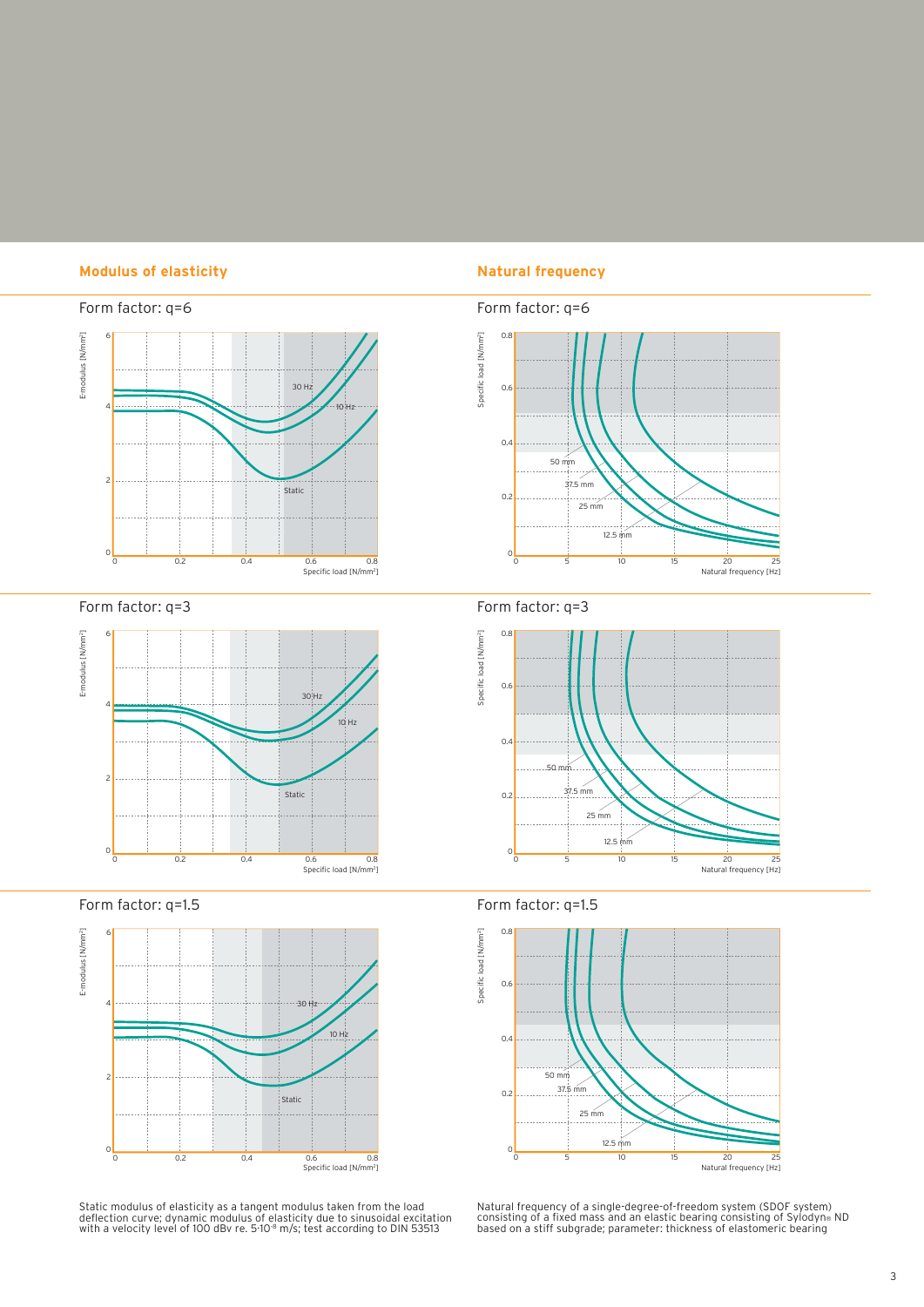

Reduction of the transmitted mechanical vibrations by implementation of an elastic bearing consisting of Sylodyn® ND **Parameter:** factor of transmission in dB, isolation rate in %



Increase in deformation under consistent loading **Parameter:** permanent loading Form factor: q=3

### **Dynamic E-modulus at long term loading**



Change of dynamic modulus of elasticity under consistent loading (at 10 Hz) **Parameter:** load duration Form factor: q=3

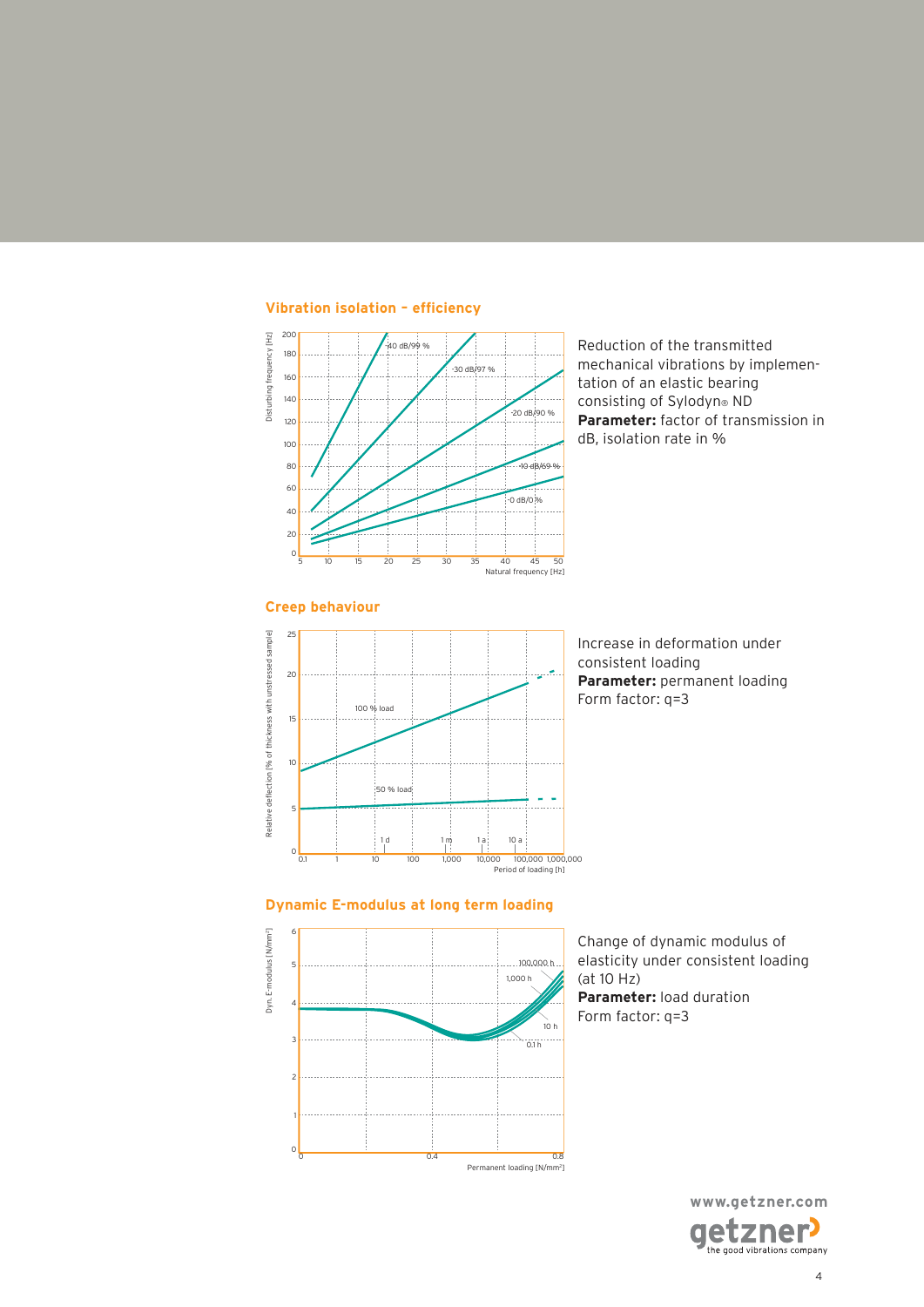### **Temperature dependency**





DMA-test (Dynamic Mechanical Analysis); tests within linear area of the load delection curve, at low speciic loads

DMA-tests; mastercurve with a reference-tempera-ture of 21 °C; tests within the linear area of the load delection curve, at low speciic loads

### **Frequency dependency**







### **Dependency on amplitude Dependency on loading velocity**



## **Dependency on amplitude:** preload at static load limit; Form factor: q=3, thickness of material 25 mm

**Dependency on loading velocity:** Form factor: q=3, thickness of material 25 mm